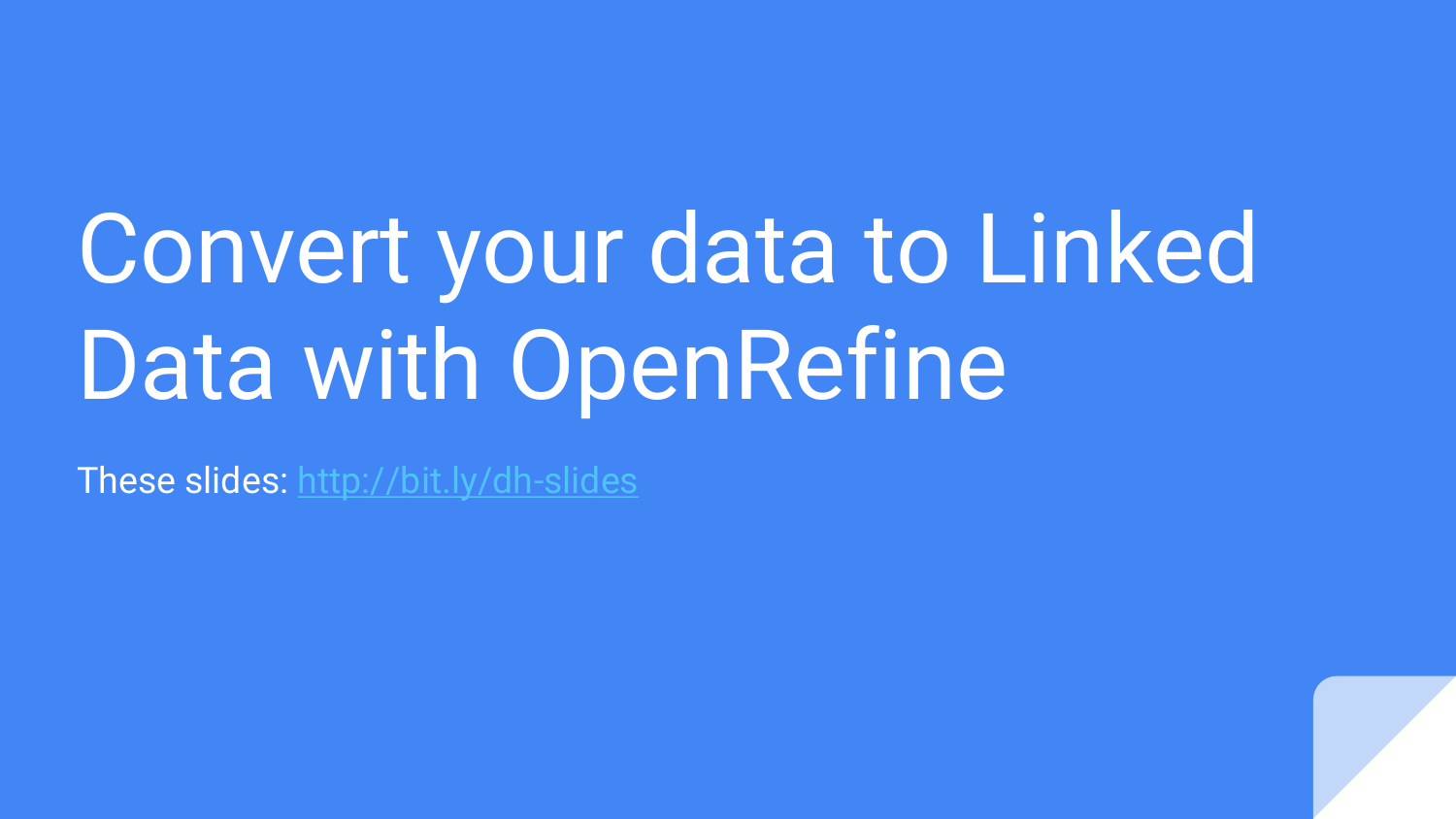### Go to OpenRefine

<http://refine.amp.ops.labs.vu.nl/>

If you need your own instance:

- Get [LODRefine](https://github.com/sparkica/LODRefine); or
- Install [OpenRefine](http://openrefine.org/download.html) and then the [RDF extension](https://github.com/stkenny/grefine-rdf-extension/blob/orefine/README.md)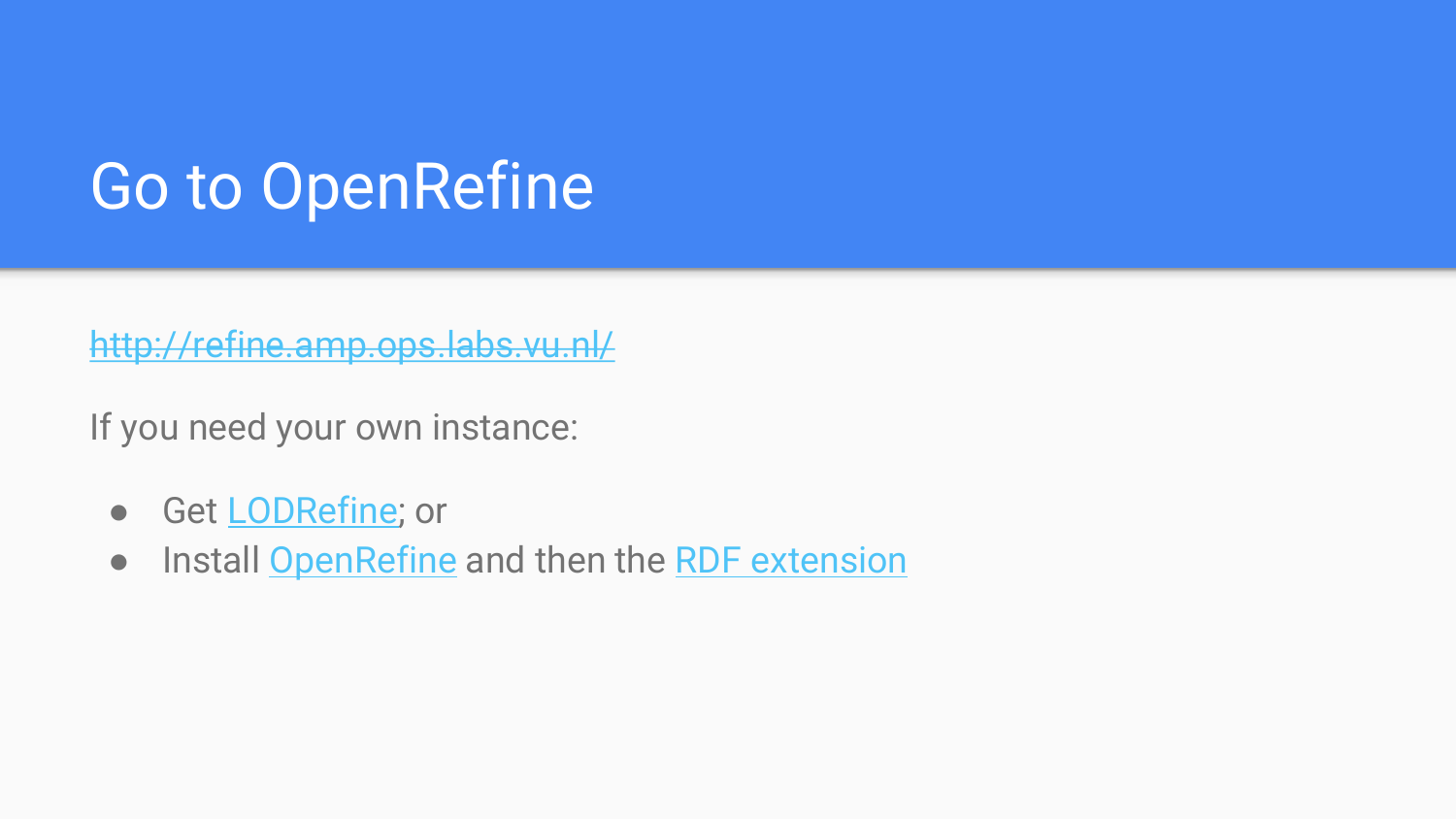### Download CSV example

#### https://tinyurl.com/ld4dhcsv

Rank;Country;Int 1;Qatar;131,063 2;Luxembourg;104,906 3;Macau;96,832 4;Singapore;90,249 5;Brunei Darussalam;83,513 6;Kuwait;72,675 7;Ireland;72,524 8;Norway;70,645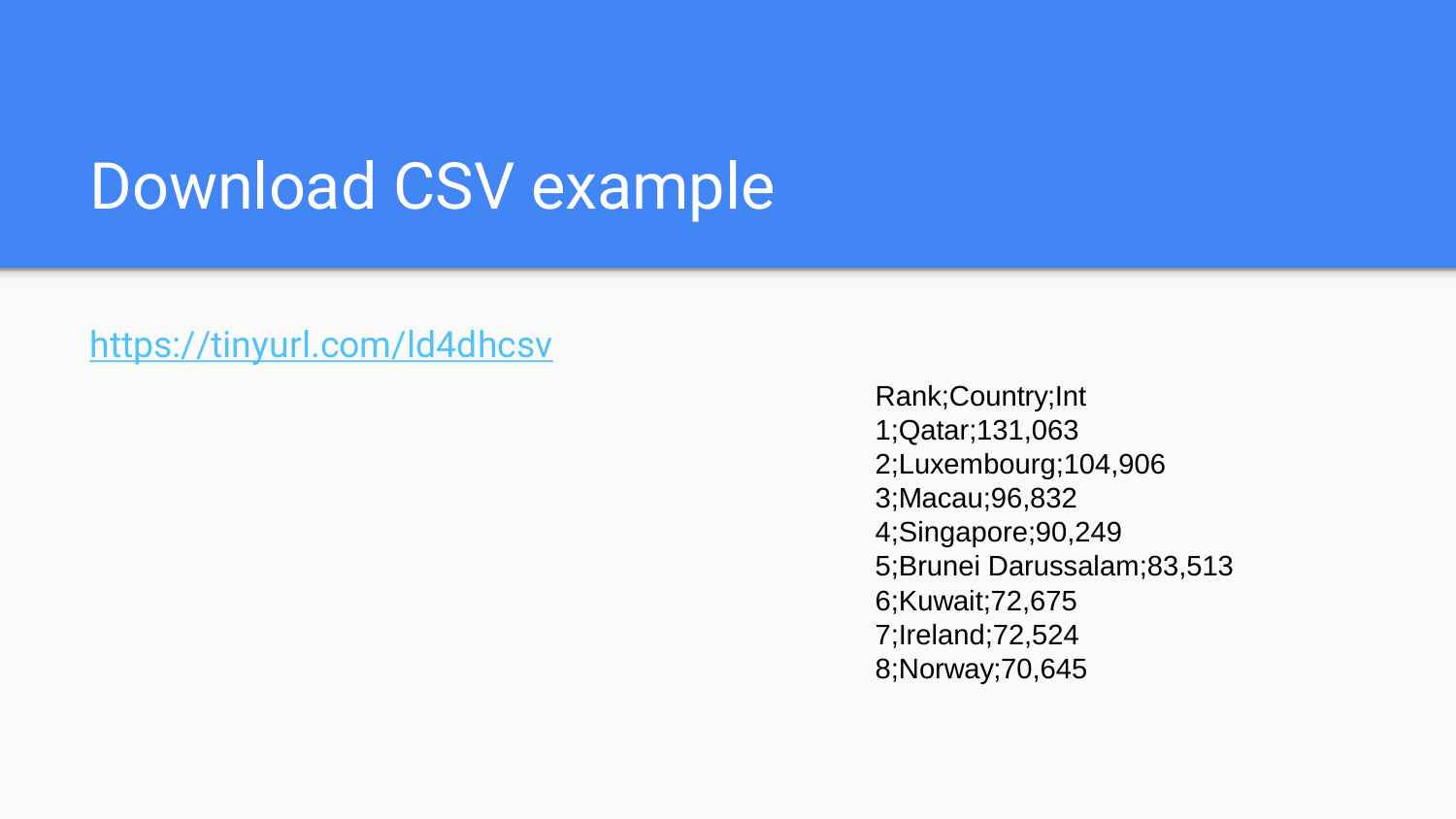# Today's goal: turn that CSV into meaningful RDF (Linked Data)

```
@prefix xsd: <http://www.w3.org/2001/XMLSchema#>
@prefix example: <http://purl.org/collections/example/>.
@prefix foaf: <http://xmlns.com/foaf/0.1/>.
```

```
example: knud
  a foaf:Person :
  foaf:name "Knud Möller"^^xsd:string ;
  foaf: knows example: victor ;
  foaf:topic interest example:linked data.
```

```
example:victor
  a foaf:Person ;
  foaf:name "Victor de Boer"^^xsd:string ;
  foaf: knows example: knud :
  foaf:topic interest example:linked data ;
  foaf: knows example: truffel.
```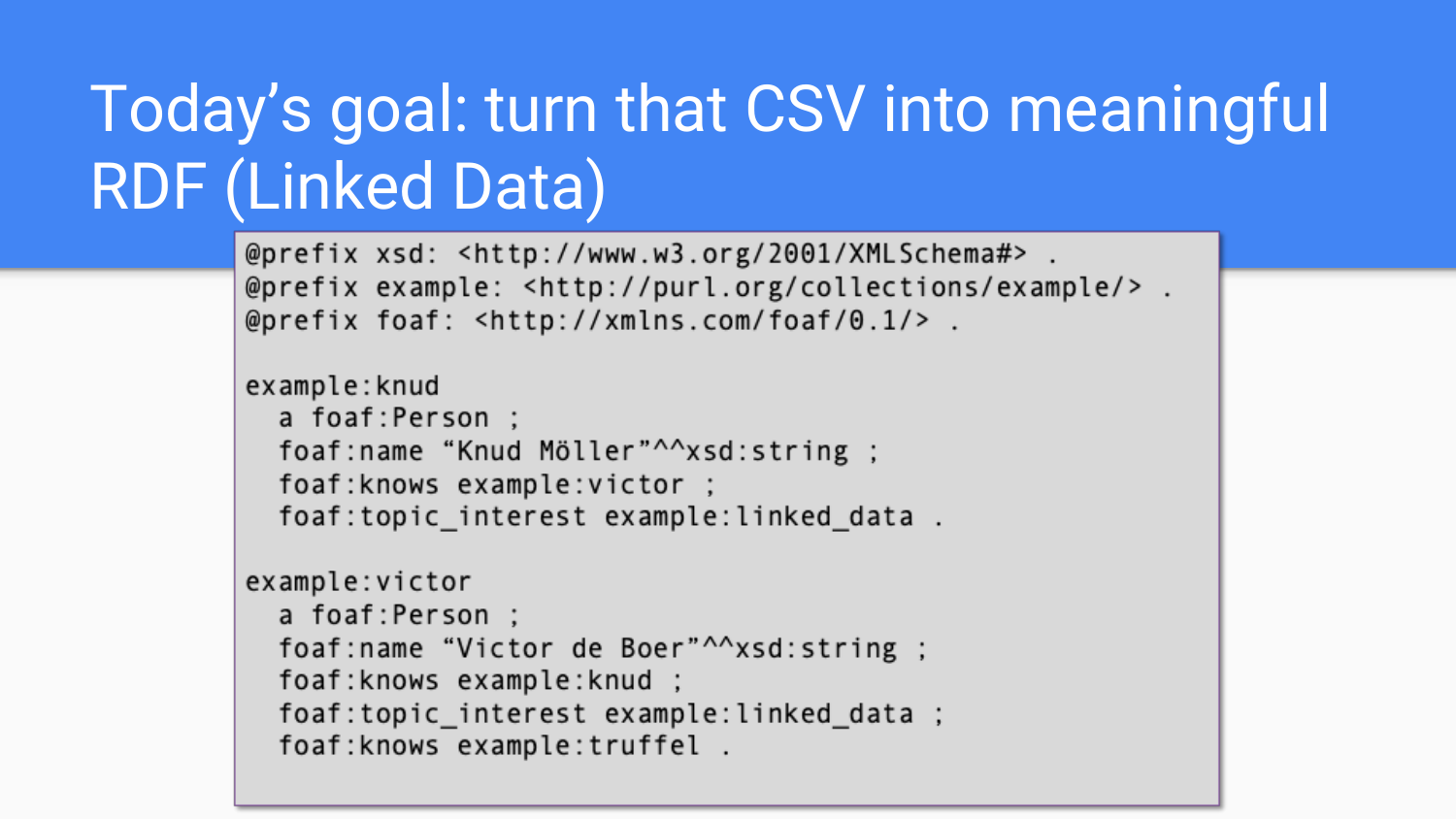# Create project

| OpenRefine                            | A power tool for working with messy data.                                                                                                                                                                                                                   |                                                      |  |  |  |  |
|---------------------------------------|-------------------------------------------------------------------------------------------------------------------------------------------------------------------------------------------------------------------------------------------------------------|------------------------------------------------------|--|--|--|--|
| <b>Create Project</b><br>Open Project | Create a project by importing data. What kinds of data files can I import?<br>TSV, CSV, *SV, Excel (.xls and .xlsx), JSON, XML, RDF as XML, and Google Data documents are all supported. Support for other formats can be added with OpenRefine extensions. |                                                      |  |  |  |  |
| Import Project                        | Get data from                                                                                                                                                                                                                                               | Locate one or more files on your computer to upload: |  |  |  |  |
| Language Settings                     | <b>This Computer</b>                                                                                                                                                                                                                                        | Choose Files   No file chosen                        |  |  |  |  |
|                                       | Web Addresses (URLs)                                                                                                                                                                                                                                        | Next »                                               |  |  |  |  |
|                                       | Clipboard                                                                                                                                                                                                                                                   |                                                      |  |  |  |  |
|                                       | Database                                                                                                                                                                                                                                                    |                                                      |  |  |  |  |
|                                       | Google Data                                                                                                                                                                                                                                                 |                                                      |  |  |  |  |
|                                       |                                                                                                                                                                                                                                                             |                                                      |  |  |  |  |
|                                       |                                                                                                                                                                                                                                                             |                                                      |  |  |  |  |
|                                       |                                                                                                                                                                                                                                                             |                                                      |  |  |  |  |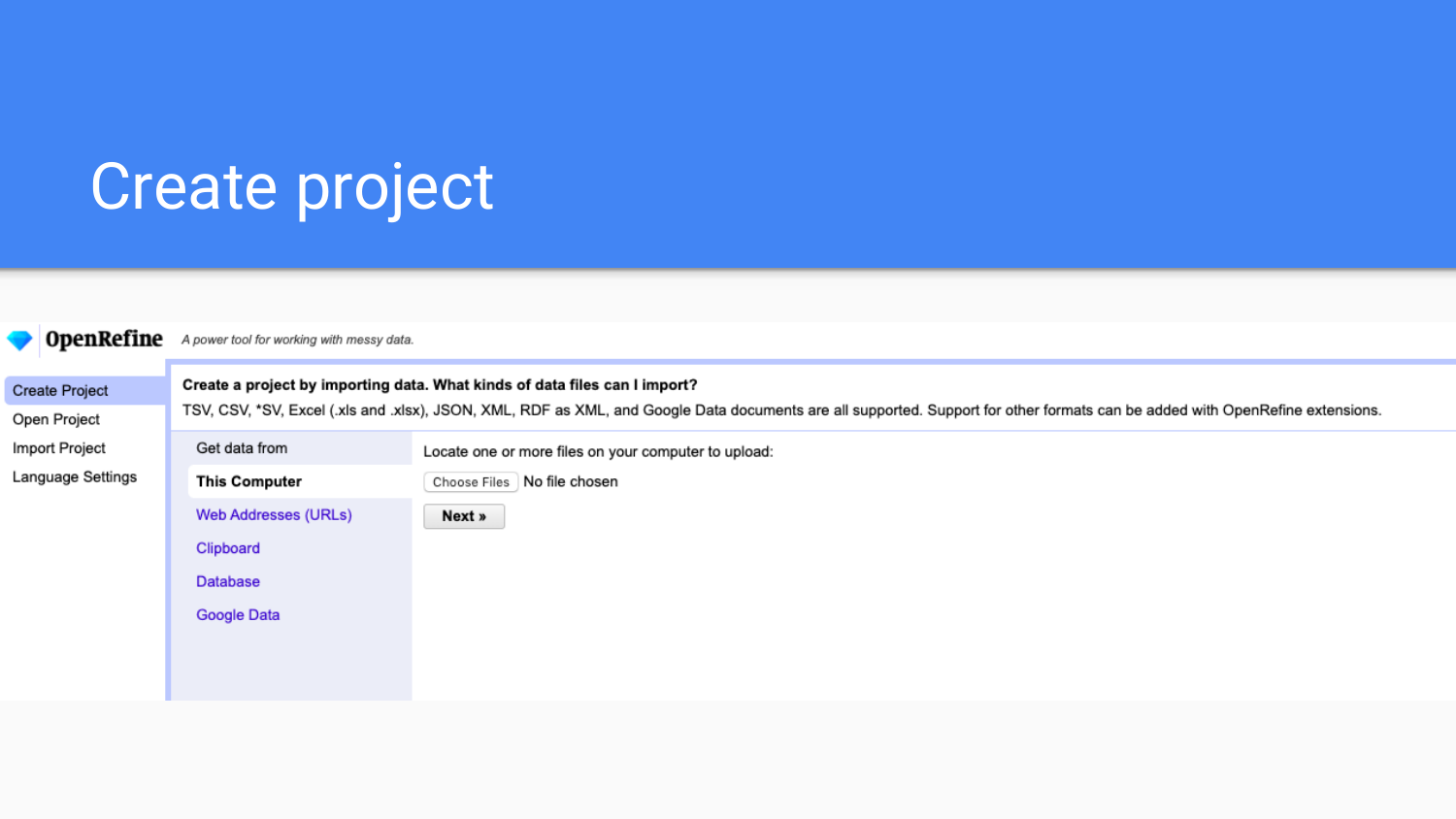#### **RDF Schema alignment**

The RDF schema alignment skeleton below specifies how the RDF data that will get generated from your grid-shaped data. The cells in each record of your data will get placed into nodes within the skeleton. Configure the skeleton by specifying which column to substitute into which node.<br>**Base URI:** http://refine.amp.ops.labs.vu.nl/ Edit



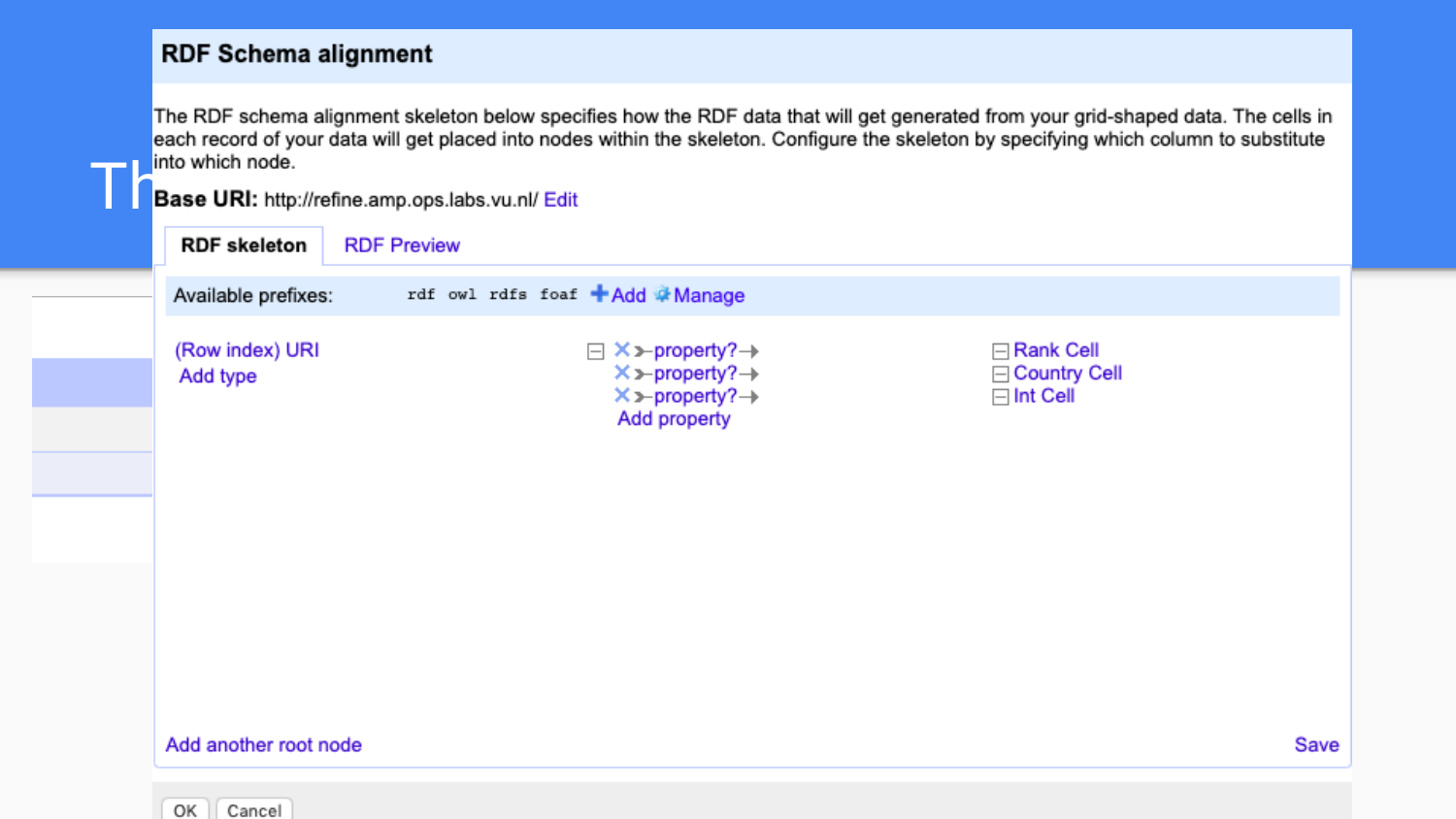### "Subjects" or things we want to describe

What are the **main concepts**, entities, things of the real world… in that CSV that we want to describe as Linked Data?

(hint: look at the column names)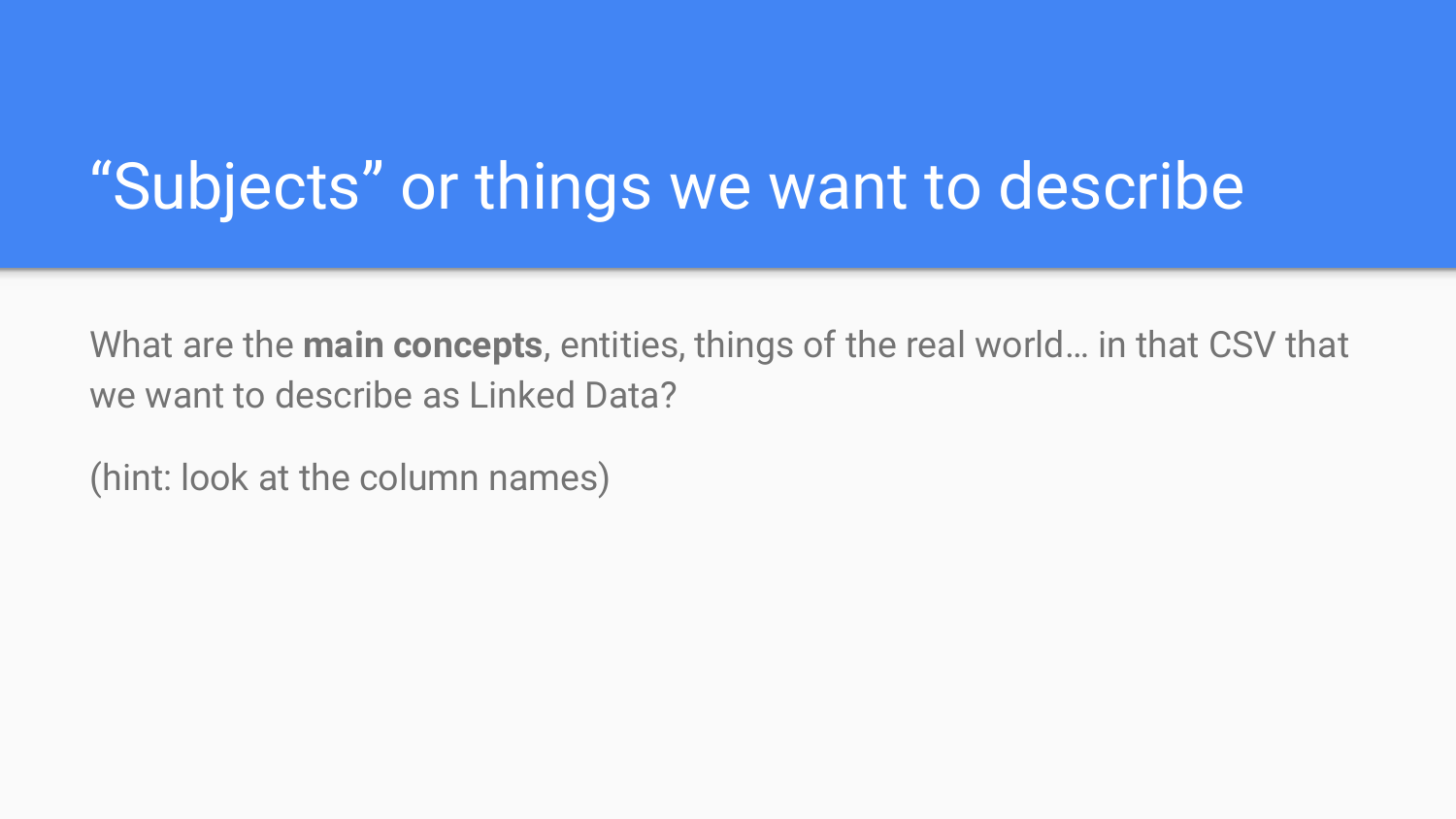## **Predicates** and reuse

[https://lov.linkeddata.es](https://lov.linkeddata.es/) is a **general catalog of RDF vocabularies** for reuse

For columns "Int", "Rank" you can use:

<http://aims.fao.org/aos/geopolitical.owl#GDP>

<http://purl.org/linked-data/cube#order>

For saying that you created those countries, you can use:

<http://purl.org/dc/terms/creator>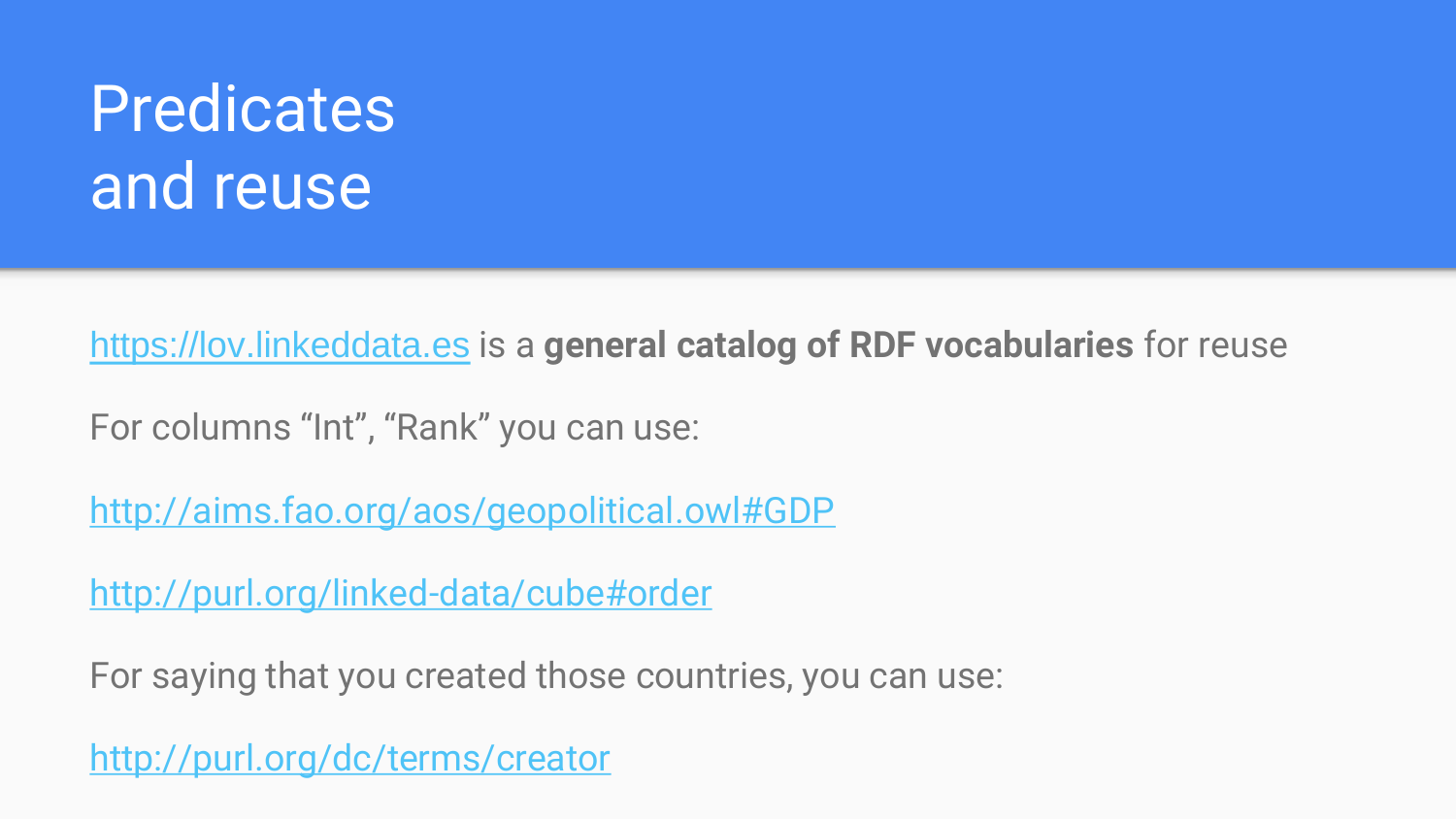### "Objects" as URIs or Literals

#### **RDF** node

| Use content                           | Content used                                                                                                                    |
|---------------------------------------|---------------------------------------------------------------------------------------------------------------------------------|
| (Row index)<br>Rank<br>Country<br>Int | <b>D</b> URI<br>Text<br>Language                                                                                                |
| Constant value                        | Integer<br>Non-integer<br>Date (YYYY-MM-DD)<br>Date/time (YYYY-MM-DD HH:MM:SS)<br>Boolean<br>Custom (specify type URI)<br>Blank |
|                                       | Use expression                                                                                                                  |
|                                       | value<br><b>Preview edit</b>                                                                                                    |

OK Cancel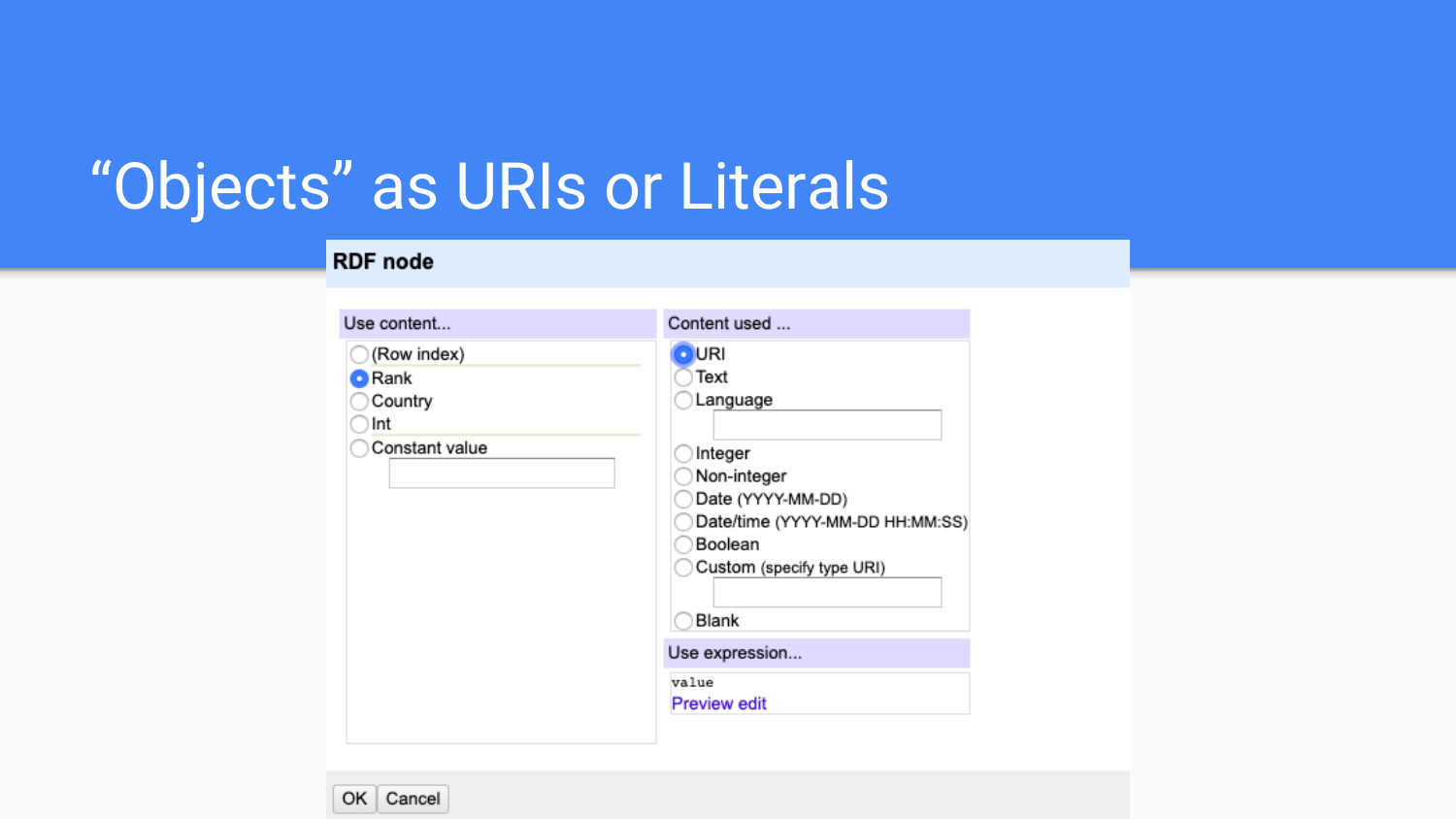### Other "root nodes" or subjects

- Used to describe independent entities
	- In other columns of your CSV
	- Elsewhere

Think about **other things** related to the "main concept" of the CSV you want to describe as Linked Data

(hint: who's the author of the CSV statements? Where did you get it from? etc.)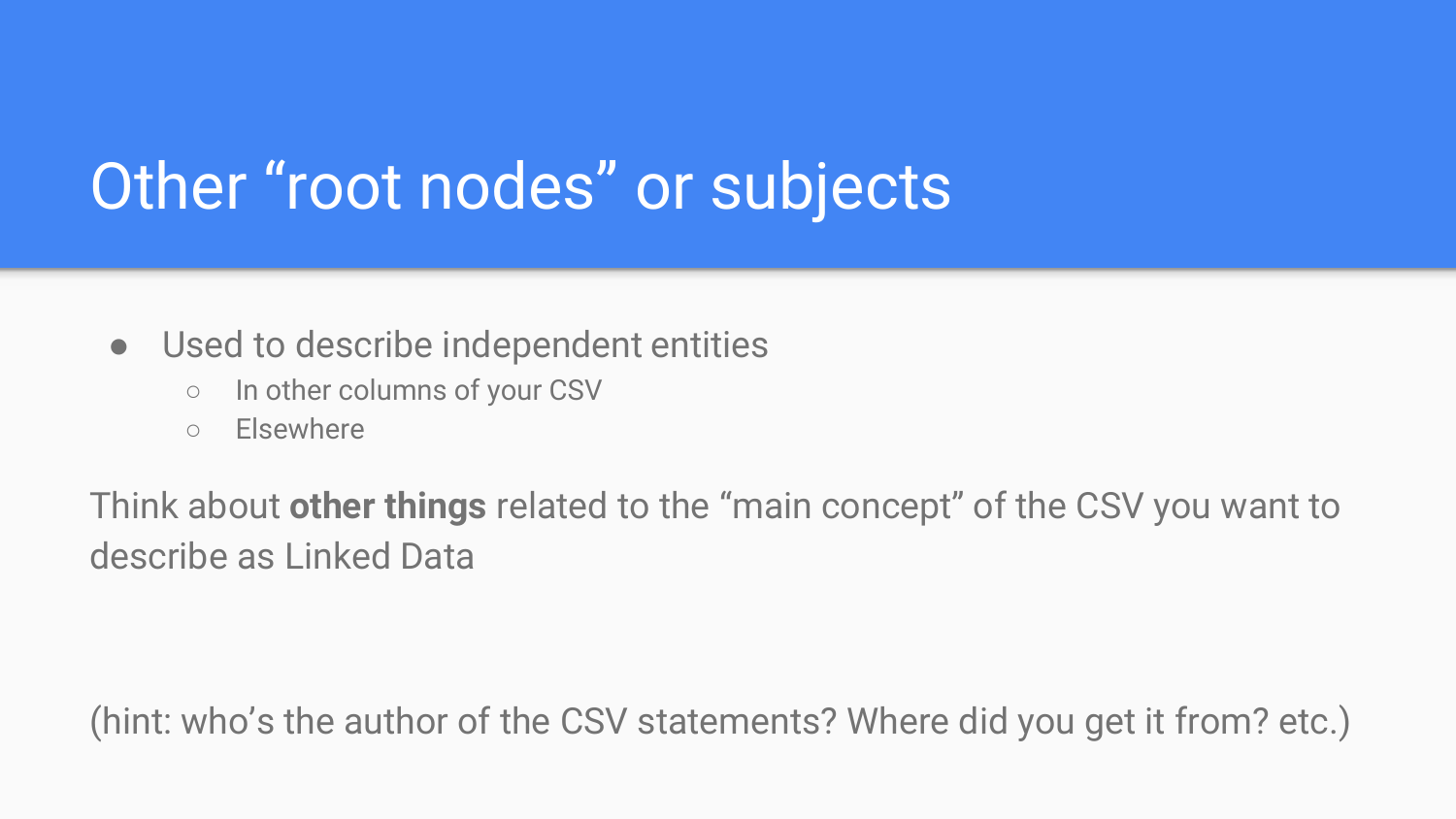### More: subject types

**rdf:type** expresses class membership (or "type")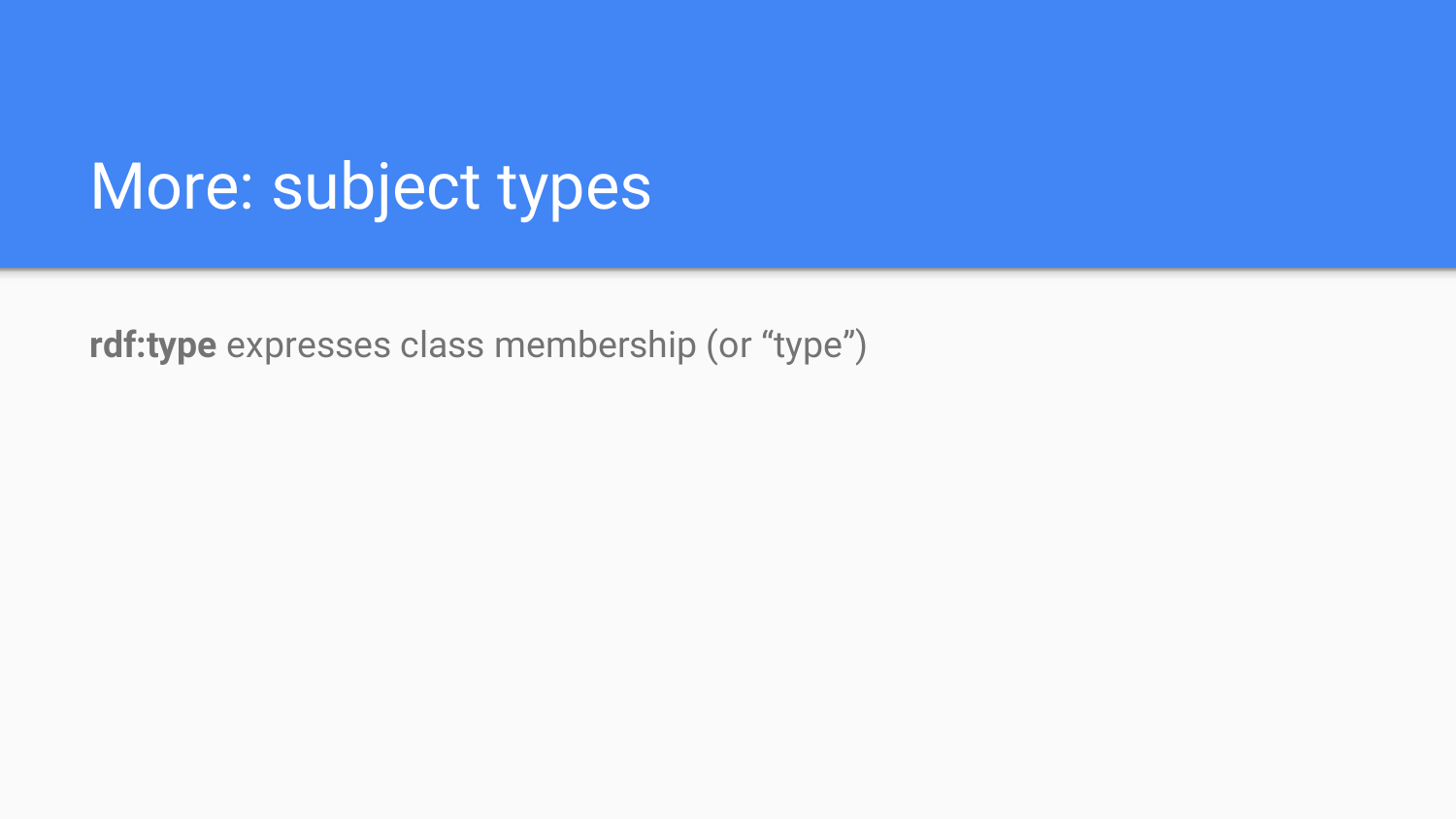### More: external links

In Linked Data, besides describing everything as URIs and subject-predicateobject triples, **you need to link to the URIs of other people**

E.g. <http://dbpedia.org/resource/Qatar> describes exactly the same real world entity as your own

We do this using the **owl:sameAs** predicate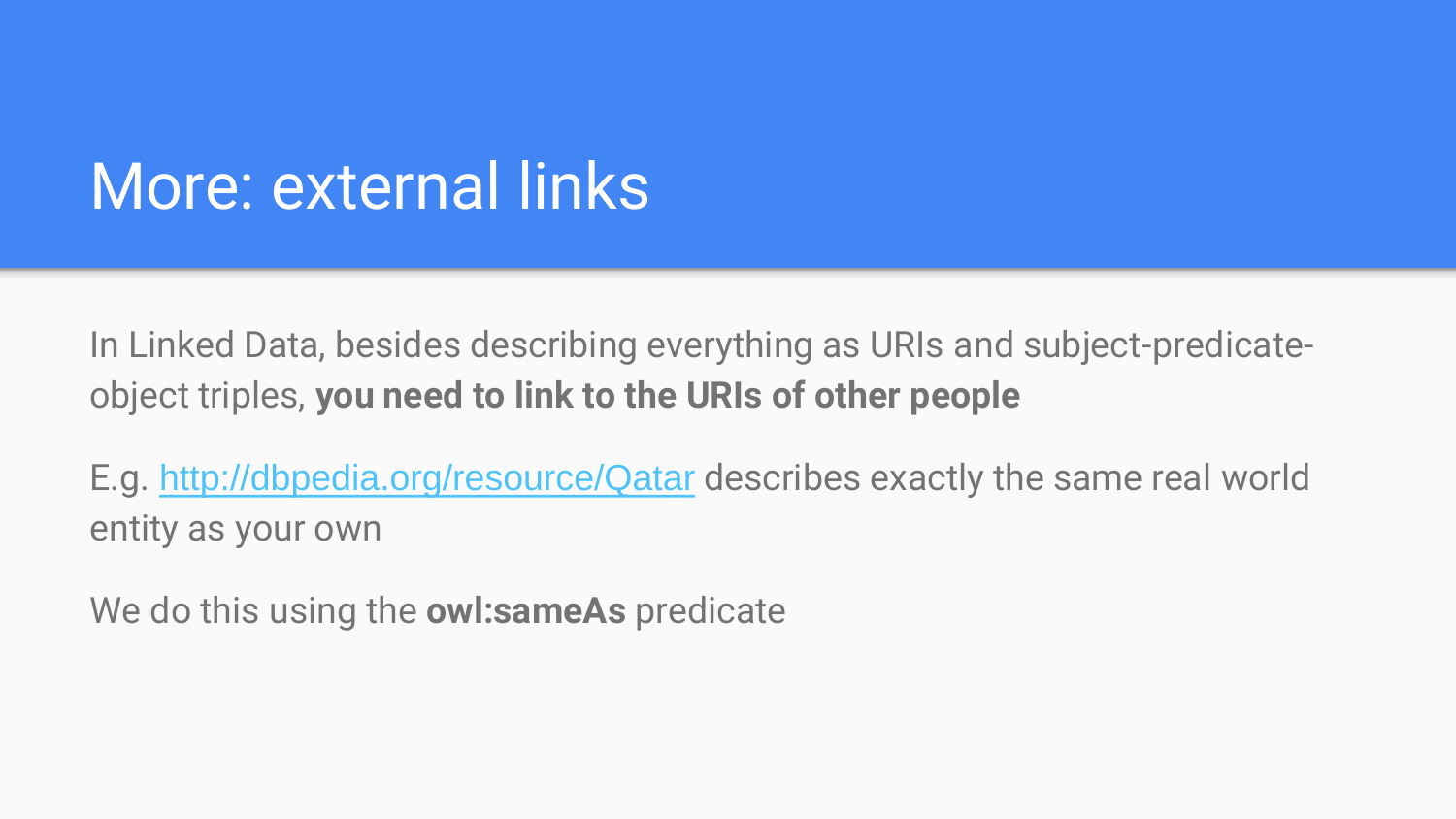### More: export, check output, visualize

Export your RDF as Turtle

Open it with a text editor and examine it

Use<http://www.easyrdf.org/converter> to visualize it

(set "Turtle" as input, "SVG" as output, check "raw")



|                                                                                        | Open        | Export $\star$ | Help |  |  |  |
|----------------------------------------------------------------------------------------|-------------|----------------|------|--|--|--|
| Export project                                                                         | data $\sim$ |                |      |  |  |  |
| Tab-separated value<br>Comma-separated value<br>HTML table                             |             |                |      |  |  |  |
| Excel (.xls)<br>Excel 2007+ (.xlsx)<br>ODF spreadsheet                                 |             |                |      |  |  |  |
| Custom tabular exporter<br>SQL Exporter<br>Templating                                  |             |                |      |  |  |  |
| RDF as RDF/XML<br><b>RDF</b> as Turtle                                                 |             |                |      |  |  |  |
| Upload edits to Wikidata<br><b>Export to QuickStatements</b><br>Export Wikidata schema |             |                |      |  |  |  |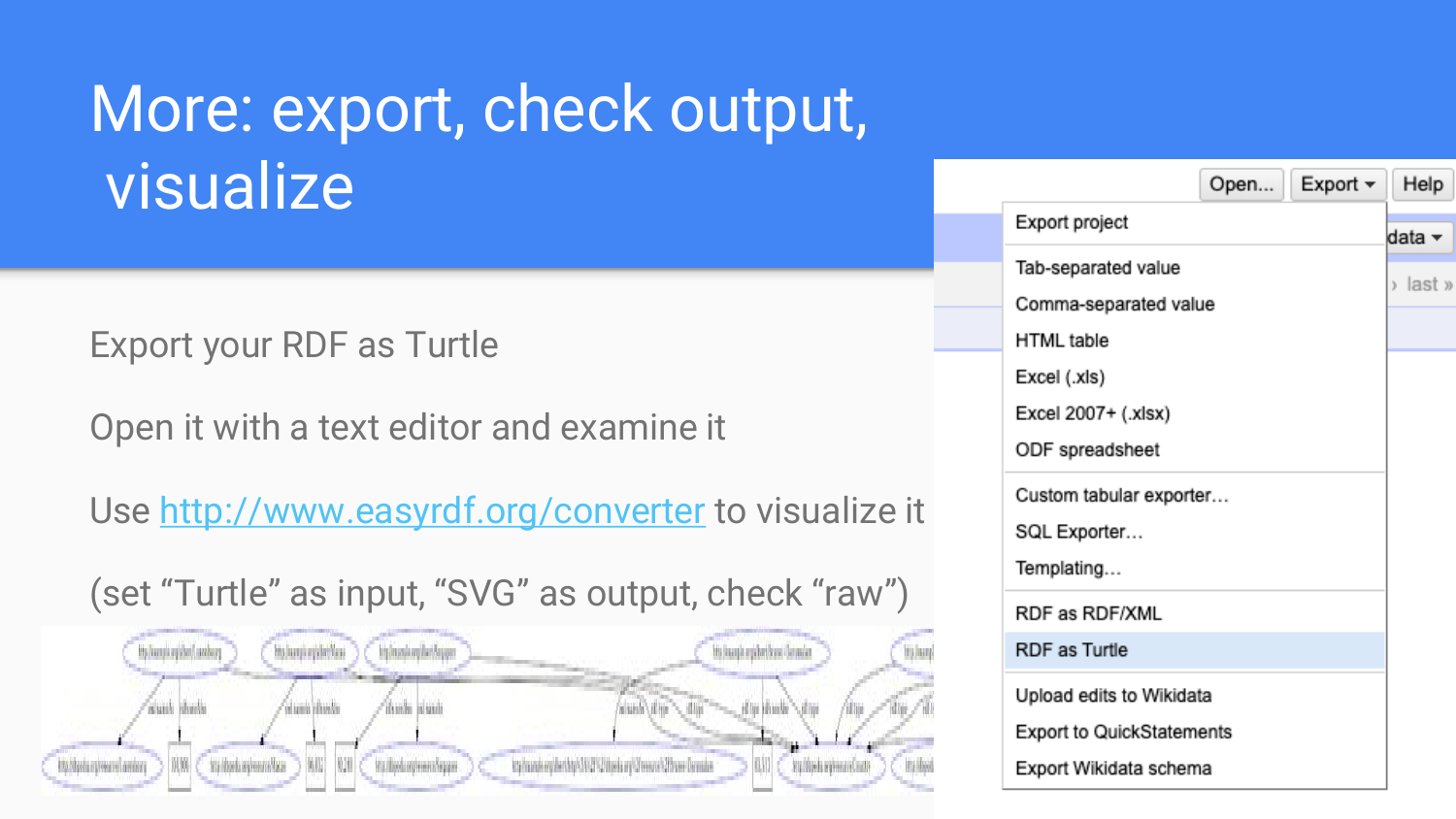### Other possibilities

- Reconcile with DBpedia/Wikidata
- Add arbitrary SPARQL endpoints/files
- Namespace management
- Advanced GREL expressions
- Blank nodes (for "complex" yet unnamed concepts)